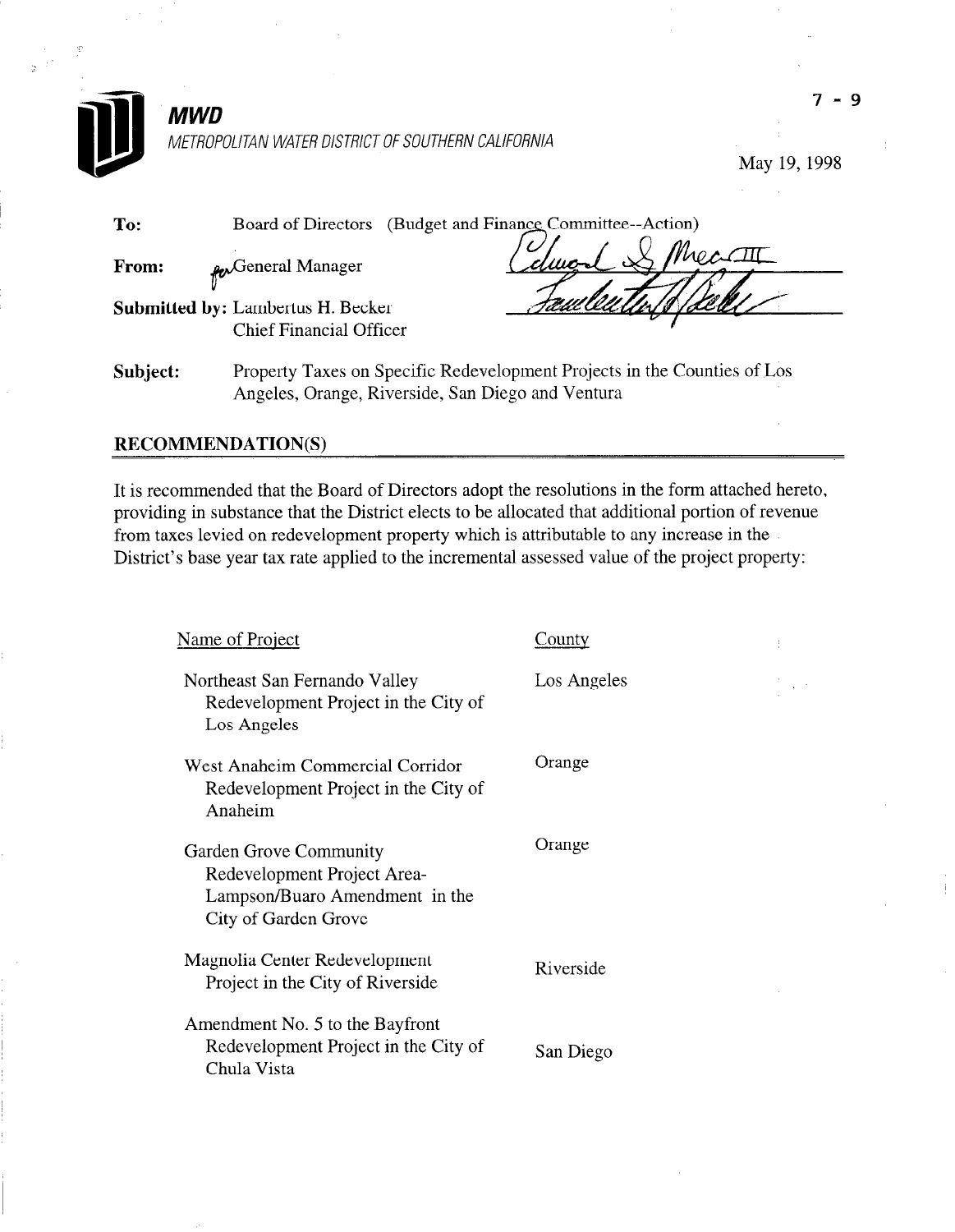| Name of Project                                                                                                                        | County  |  |
|----------------------------------------------------------------------------------------------------------------------------------------|---------|--|
| Fourth Amendment to the<br>Redevelopment Plan for the Central<br><b>Community Redevelopment Project</b><br>in the City of Port Hueneme | Ventura |  |
| Historical Enhancement &<br>Revitalization of Oxnard (H.E.R.O.)<br>Project in the City of Oxnard                                       | Ventura |  |
| <b>EXECUTIVE SUMMARY</b>                                                                                                               |         |  |

The attached resolution forms are intended to increase the District's share of tax revenue from subject redevelopment projects expected to be authorized under the Community Redevelopment Law (Sections 33000 et seq., of the Health and Safety Code of the State of California). This would occur in the event the District should increase its property tax rate at some time in the

### DETAILED REPORT

future.

Existing provisions in the Community Redevelopment Law permit redevelopment agencies to raise revenue through a procedure known as tax increment financing. This is accomplished by the adoption of a redevelopment plan containing a provision which limits various taxing agencies overlying the area of the redevelopment project to whatever revenue may be raised by their tax rate applied to a frozen assessed valuation on project property. In theory, but for the redevelopment project, the assessed valuation of the blighted area encompassed by the redevelopment project, would diminish or at best remain the same. Accordingly, any increase in assessed valuation resulting from the redevelopment project can be equitably allocated to the redevelopment agency for the repayment of debt incurred by the agency for the redevelopment of the area.

Under the provisions of Section 33670 of the Community Redevelopment Law, the various overlying taxing agencies receive the tax revenue levied on the frozen assessed valuation and the redevelopment agency receives any additional tax revenue attributable to incremental assessed value unless the taxing agency adopts a resolution (prior to the adoption of the redevelopment plan providing for tax increment financing) pursuant to Section 33676, electing to be allocated that portion of the tax revenue on the incremental assessed valuation attributable to increases in the taxing agency's tax rate occurring after the base year.

LHB/amy

Attachment (s )

bdredevl.doc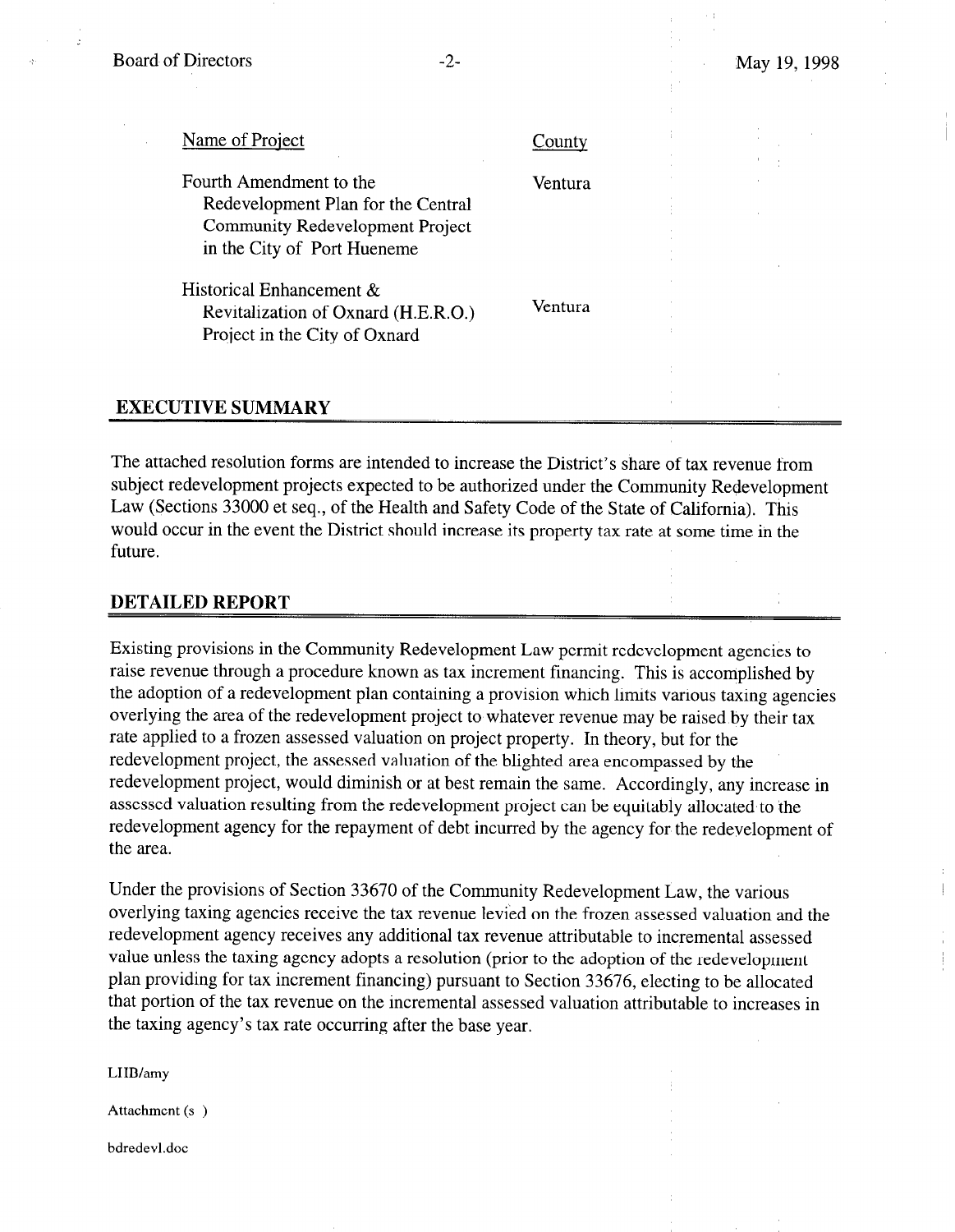### RESOLUTION

# RESOLUTION OF THE BOARD OF DIRECTORS OF THE METROPOLITAN WATER DISTRICT OF SOUTHERN CALIFORNIA ELECTING TO RECEIVE ALLOCATION OF TAXES PURSUANT TO PROVISIONS OF THE COMMUNITY REDEVELOPMENT LAW

WHEREAS, subdivision (a) of Section 33676 of the Community Redevelopment Law (Sections 33000 et seq., of the Health and Safety Code of the State of California), as amended, provides that any affected taxing agency, such as this District may elect to be allocated, in addition to the portion of taxes allocated to the District pursuant to subdivision (a) of Section 33670 of said Law, that portion of the tax revenues otherwise allocated to a redevelopment agency pursuant to subdivision (b) of Section 33670 attributable to an increase in the District's tax rate which occurs after a redevelopment plan becomes effective;

NOW, THEREFORE, BE IT RESOLVED by the Board of Directors of The  $M_{\rm H} = \frac{W_{\rm C}}{W_{\rm C}} = \frac{W_{\rm C}}{W_{\rm C}} = 1.4 \times 10^{14} \text{ m}$  that the output of  $W_{\rm C} = 10^{14} \text{ m}$ in addition to the position of southern california that this District hereby creets to be another in addition to the portion of taxes allocated to this District pursuant to subdivision (a) of Section 33670 of the Community Redevelopment Law, any portion of the tax revenue otherwise allocated to the Community Redevelopment Law, any portion of the tax revenue official was anotated to the Northeast San Fernando Valley Redevelopment Froject. In the City of Los Angeles pursuant to subdivision (b) of said Section 33670 which is attributable to any increase in this District's tax rate which occurs after the tax year in which the ordinance adopting the Northeast San Fernando Valley Redevelopment Project in the City of Los Angeles, becomes effective.

 $B_{\rm eff}$  is the Executive Secretary is the Executive Secretary is hereby directed to the Executive Secretary is hereby directed to the Executive Secretary is hereby directed to the Executive Secretary is hereby directed t **BE IT FURTHER RESOLVED that the Executive Secretary is hereby directed to** file forthwith certified copies of this resolution with the governing body of the Redevelopment Agency, the Community Redevelopment Agency of the City of Los Angeles, and the Auditor-Controller and the Tax Collector of the County of Los Angeles.

In Hereby certify, that the foregoing is a full, that the foregoing is a full, true, and correct copy of and copy of and copy of and copy of and copy of and copy of and copy of and copy of and copy of and copy of and copy

I HEREBY CERTIFY, that the foregoing is a full, true, and correct copy of a resolution adopted by the Board of Directors of The Metropolitan Water District of Southern California at its meeting held June 9, 1998.

> **Executive Secretary** The Metropolitan Water District of Southern California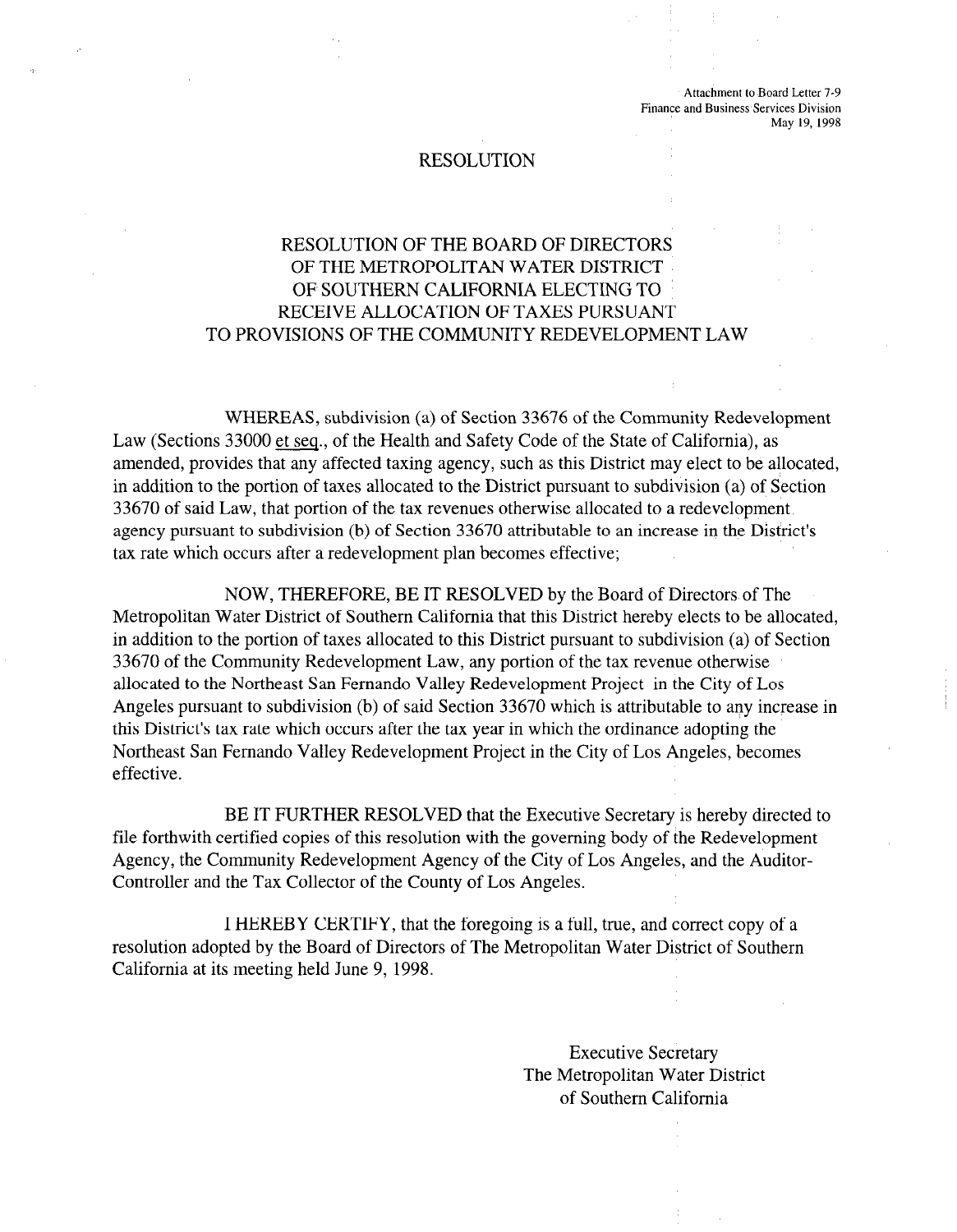#### RESOLUTION

# RESOLUTION OF THE BOARD OF DIRECTORS OF THE METROPOLITAN WATER DISTRICT OF SOUTHERN CALIFORNIA ELECTING TO RECEIVE ALLOCATION OF TAXES PURSUANT TO PROVISIONS OF THE COMMUNITY REDEVELOPMENT LAW

WHEREAS, subdivision (a) of Section 33676 of the Community Redevelopment Law (Sections 33000 et seq., of the Health and Safety Code of the State of California), as amended, provides that any affected taxing agency, such as this District may elect to be allocated, in addition to the portion of taxes allocated to the District pursuant to subdivision (a) of Section 33670 of said Law, that portion of the tax revenues otherwise allocated to a redevelopment agency pursuant to subdivision (b) of Section 33670 attributable to an increase in the District's tax rate which occurs after a redevelopment plan becomes effective;

NOW, THEREFORE, BE IT RESOLVED by the Board of Directors of The  $M_{\rm H} = 100$  Metropolitan Water District of Southern California that the allocated,  $B_{\rm H} = 0.6$ in addition to the position of bounder current allocated the position pursuant to subdivision (a) of Section ( in addition to the portion of taxes allocated to this District pursuant to subdivision (a) of Section 33670 of the Community Redevelopment Law, any portion of the tax revenue otherwise allocated to the West Anaheim Commercial Corridor Redevelopment Project in the City of Anaheim pursuant to subdivision (b) of said Section 33670 which is attributable to any increase in this District's tax rate which occurs after the tax year in which the ordinance adopting the West Anaheim Commercial Corridor Redevelopment Project in the City of Anaheim, becomes effective.

 $B_{\rm eff}$  is the Executive Secretary is the Executive Secretary is hereby directed to the Executive Secretary is directed to the Executive Secretary is hereby directed to the Executive Secretary is directed to the Executiv BE IT FURTHER RESOLVED that the Executive Secretary is hereby directed to file forthwith certified copies of this resolution with the governing body of the Redevelopment Agency, the Redevelopment Agency of the City of Anaheim, and the Auditor-Controller and the Tax Collector of the County of Orange.

I HEREBY CERTIFY, that the foregoing is a full, true, and correct copy of a

I HEREBY CERTIFY, that the foregoing is a full, true, and correct copy of a resolution adopted by the Board of Directors of The Metropolitan Water District of Southern California at its meeting held June 9, 1998.

> Executive Secretary The Metropolitan Water District of Southern California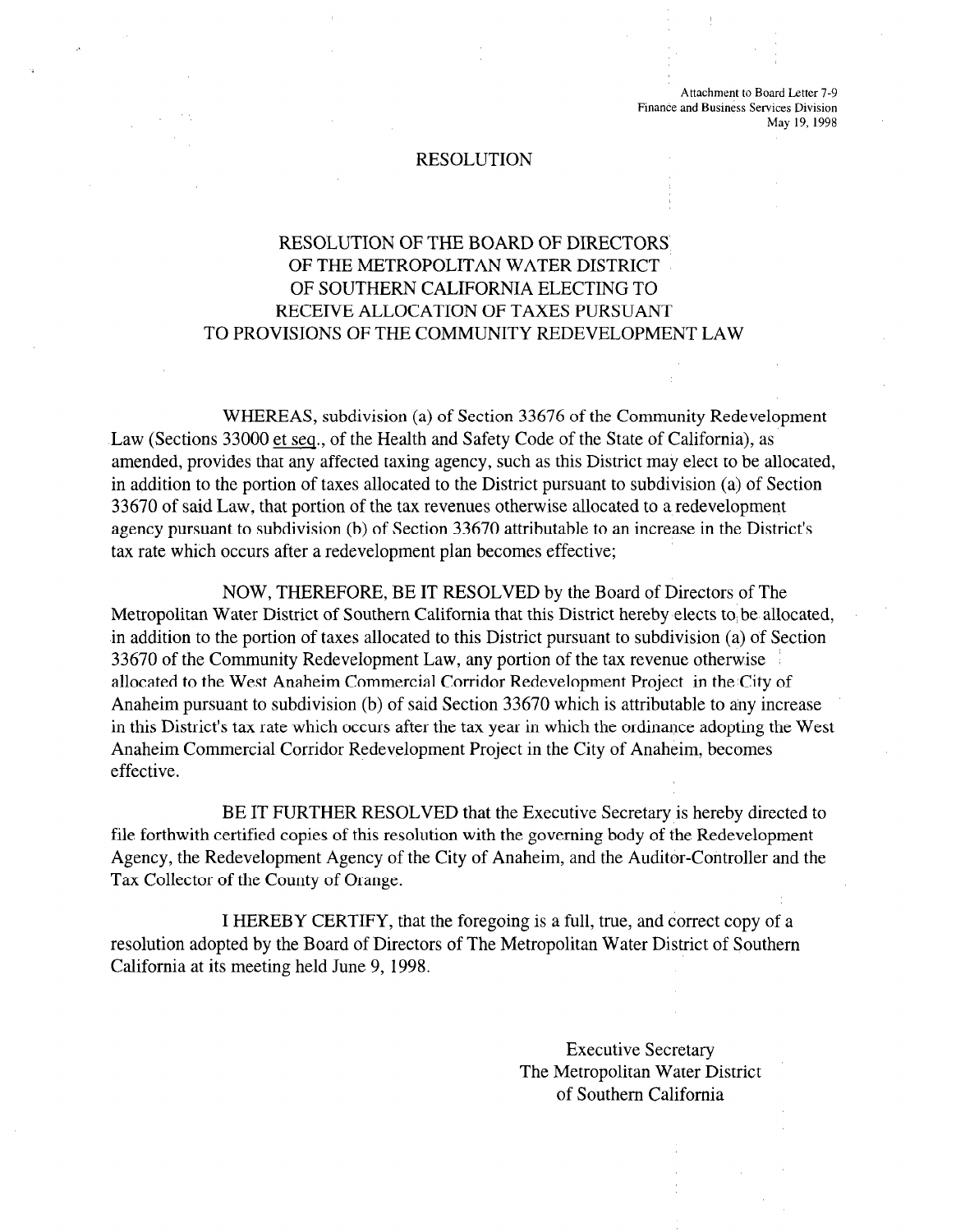### RESOLUTION

# RESOLUTION OF THE BOARD OF DIRECTORS OF THE METROPOLITAN WATER DISTRICT OF SOUTHERN CALIFORNIA ELECTING TO RECEIVE ALLOCATION OF TAXES PURSUANT TO PROVISIONS OF THE COMMUNITY REDEVELOPMENT LAW

WHEREAS, subdivision (a) of Section 33676 of the Community Redevelopment Law (Sections 33000 et seq., of the Health and Safety Code of the State of California), as amended, provides that any affected taxing agency, such as this District may elect to be allocated, in addition to the portion of taxes allocated to the District pursuant to subdivision (a) of Section 33670 of said Law, that portion of the tax revenues otherwise allocated to a redevelopment agency pursuant to subdivision (b) of Section 33670 attributable to an increase in the District's tax rate which occurs after a redevelopment plan becomes effective;

NOW, THEREFORE, BE IT RESOLVED by the Board of Directors of The  $M_{\rm H} = 1000$ ,  $M_{\rm H} = 200$  and  $M_{\rm H} = 200$  and  $M_{\rm H} = 200$  and  $M_{\rm H} = 200$ in addition to the position of southern california that this District hereby creets to be another in addition to the portion of taxes allocated to this District pursuant to subdivision (a) of Section 33670 of the Community Redevelopment Law, any portion of the tax revenue otherwise allocated to the Garden Grove Community Redevelopment Project Area - Lampson/Buaro Amendment in the City of Garden Grove pursuant to subdivision (b) of said Section 33670 which is attributable to any increase in this District's tax rate which occurs after the tax year in which the ordinance adopting the Garden Grove Community Redevelopment Project Area -<br>Lampson/Buaro Amendment in the City of Garden Grove, becomes effective.

 $B = \frac{1}{2} \ln \left( \frac{1}{2} \right)$  further resolved that the Executive Secretary is hereby directed to the Executive Secretary is hereby directed to the Executive Secretary is defined to the Executive Secretary is defined to the **FILE FILE FORTHER RESOLVED that the Executive Secretary is hereby directed to** file forthwith certified copies of this resolution with the governing body of the Redevelopment Agency, the Redevelopment Agency of the City of Garden Grove, and the Auditor-Controller and the Tax Collector of the County of Orange.

I HEREBY CERTIFY, that the foregoing is a full, true, and correct copy of a resolution adopted by the Board of Directors of The Metropolitan Water District of Southern California at its meeting held June 9, 1998.

> **Executive Secretary** The Metropolitan Water District of Southern California

 $\mathbb{E}_{\mathbb{E}_{\mathbb{E}_{\mathbb{E}_{\mathbb{E}_{\mathbb{E}_{\mathbb{E}_{\mathbb{E}_{\mathbb{E}_{\mathbb{E}_{\mathbb{E}}\mathbb{E}_{\mathbb{E}_{\mathbb{E}}\mathbb{E}_{\mathbb{E}}\mathbb{E}_{\mathbb{E}}\mathbb{E}_{\mathbb{E}}\mathbb{E}}\mathbb{E}_{\mathbb{E}}\mathbb{E}_{\mathbb{E}_{\mathbb{E}}\mathbb{E}_{\mathbb{E}}\mathbb{E}_{\mathbb{E}}\mathbb{E}_{\mathbb{E}_{\mathbb{E}}\mathbb{E}_{\mathbb{E}}\mathbb{E}_{\mathbb{$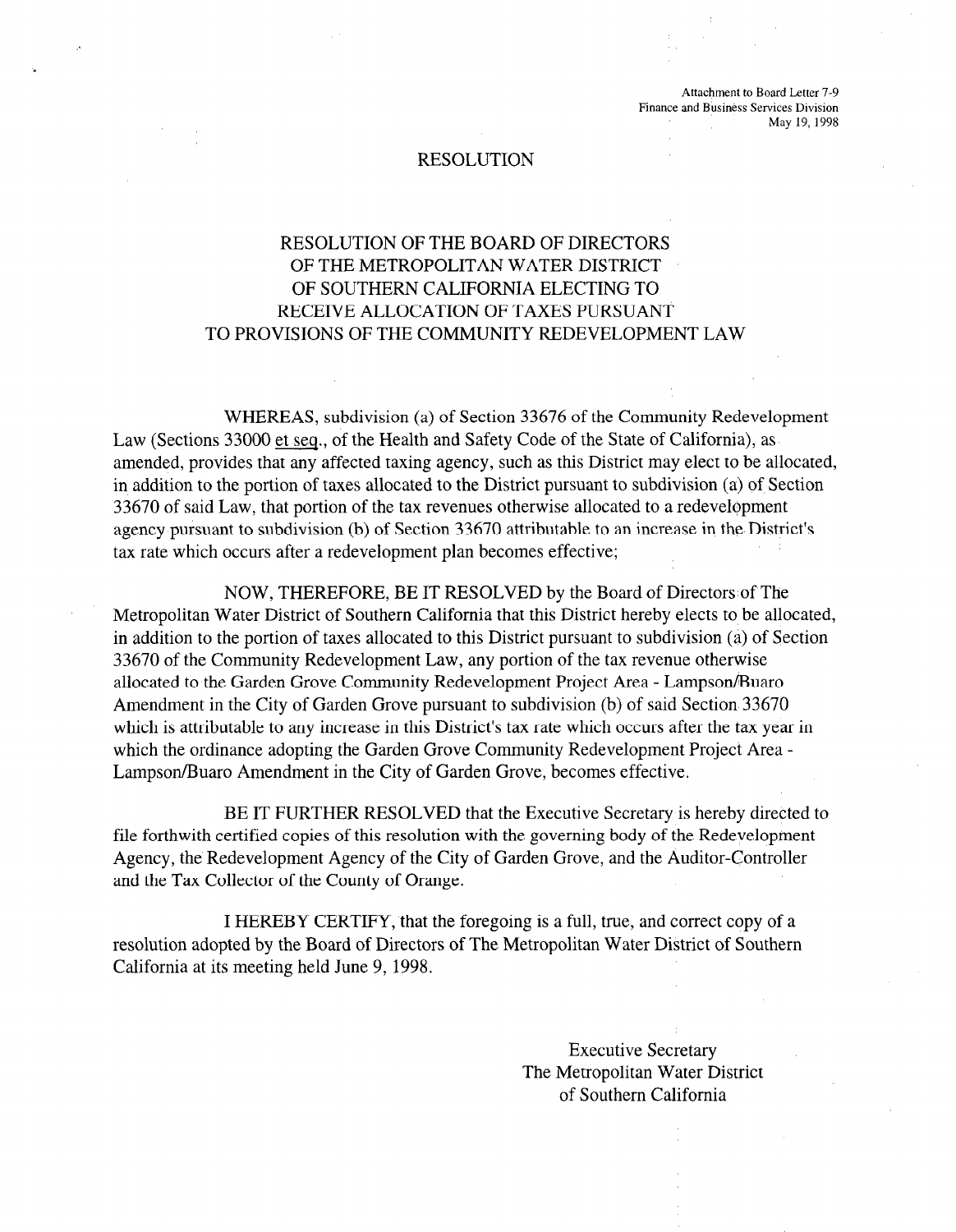### RESOLUTION

# RESOLUTION OF THE BOARD OF DIRECTORS OF THE METROPOLITAN WATER DISTRICT OF SOUTHERN CALIFORNIA ELECTING TO RECEIVE ALLOCATION OF TAXES PURSUANT TO PROVISIONS OF THE COMMUNITY REDEVELOPMENT LAW

WHEREAS, subdivision (a) of Section 33676 of the Community Redevelopment Law (Sections 33000 et seq., of the Health and Safety Code of the State of California), as amended, provides that any affected taxing agency, such as this District may elect to be allocated, in addition to the portion of taxes allocated to the District pursuant to subdivision (a) of Section 33670 of said Law, that portion of the tax revenues otherwise allocated to a redevelopment agency pursuant to subdivision (b) of Section 33670 attributable to an increase in the District's tax rate which occurs after a redevelopment plan becomes effective;

NOW, THEREFORE, BE IT RESOLVED by the Board of Directors'of The  $M_{\rm H} = 100$  Metropolitan Water District of Southern California that the allocated,  $M_{\rm H} = 100$ in addition to the position of southern california that this District hereby elects to be anotherned in addition to the portion of taxes allocated to this District pursuant to subdivision (a) of Section 33670 of the Community Redevelopment Law, any portion of the tax revenue otherwise allocated to the Magnolia Center Redevelopment Project in the City of Riverside pursuant to subdivision (b) of said Section 33670 which is attributable to any increase in this District's tax rate which occurs after the tax year in which the ordinance adopting the Magnolia Center Redevelopment Project in the City of Riverside, becomes effective.

**FILE FILE FORTHER RESOLVED that the Executive Secretary is hereby directed to** file forthwith certified copies of this resolution with the governing body of the Redevelopment Agency, the Redevelopment Agency of the City of Riverside, and the Auditor-Controller and the Tax Collector of the County of Riverside.

In Hereby certify, that the foregoing is a full, that the foregoing is a full, true, and computed computations

I HEREBY CERTIFY, that the foregoing is a full, true, and correct copy of a resolution adopted by the Board of Directors of The Metropolitan Water District of Southern California at its meeting held June 9, 1998.

> **Executive Secretary** The Metropolitan Water District of Southern California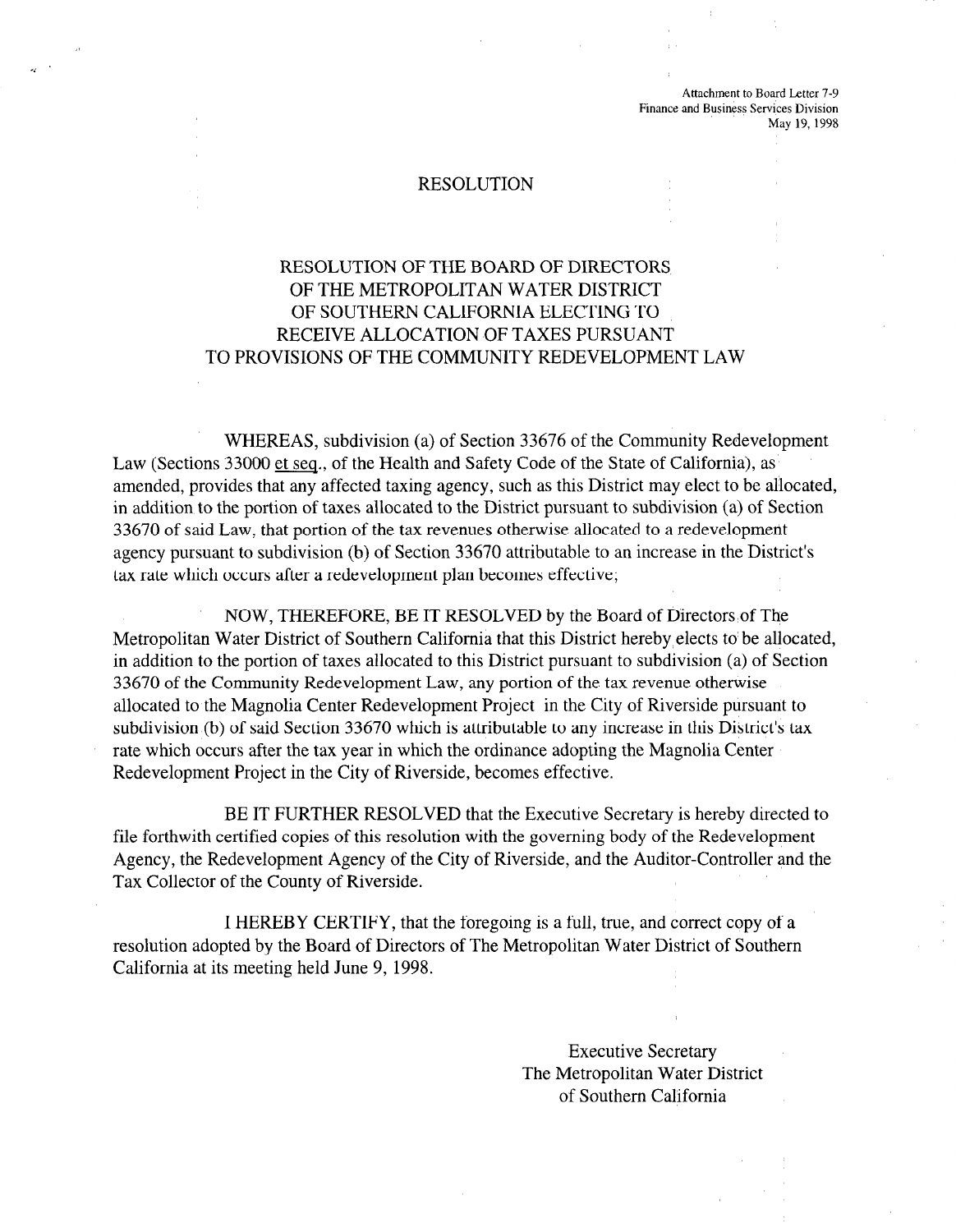#### RESOLUTION

# RESOLUTION OF THE BOARD OF DIRECTORS OF THE METROPOLITAN WATER DISTRICT OF SOUTHERN CALIFORNIA ELECTING TO RECEIVE ALLOCATION OF TAXES PURSUANT TO PROVISIONS OF THE COMMUNITY REDEVELOPMENT LAW

WHEREAS, subdivision (a) of Section 33676 of the Community Redevelopment Law (Sections 33000 et seq., of the Health and Safety Code of the State of California), as amended, provides that any affected taxing agency, such as this District may elect to be allocated, in addition to the portion of taxes allocated to the District pursuant to subdivision (a) of Section 33670 of said Law, that portion of the tax revenues otherwise allocated to a redevelopment agency pursuant to subdivision (b) of Section 33670 attributable to an increase in the District's tax rate which occurs after a redevelopment plan becomes effective;

NOW, THEREFORE, BE IT RESOLVED by the Board of Directors of The  $M_{\odot}$  . The  $W_{\odot}$  District of Southern California that the southern California that the allocated, the allocated, the allocated, the allocated, the allocated, the allocated, the allocated, the allocated, the allocat in addition to the position of the power allocated the position for the problem of  $\alpha$  and  $\alpha$ in addition to the portion of taxes allocated to this District pursuant to subdivision (a) of Section 33670 of the Community Redevelopment Law, any portion of the tax revenue otherwise  $33070$  of the Community Redevelopment Law, any portion of the tax revenue officially and also which which is a subdivision of subdivision in the City of Church in the City of Church in the City of Vista pursuant to subdivision (b) of said Section 33670 which is attributable to any increase in this District's tax rate which occurs after the tax year in which the ordinance adopting the Amendment No. 5 to the Bayfront Redevelopment Project in the City of Chula Vista, becomes effective.

BE IT FURTHER RESOLVED that the Executive Secretary is the Executive Secretary is hereby directed to the Executive Secretary is hereby directed to the Executive Secretary is defined to the Executive Secretary is defined t **BE IT FURTHER RESOLVED that the Executive Secretary is hereby directed to** file forthwith certified copies of this resolution with the governing body of the Redevelopment Agency, the Redevelopment Agency of the City of Chula Vista, and the Auditor-Controller and the Tax Collector of the County of San Diego.

In Hereby certify, that the foregoing is a full, that the foregoing is a full, true, and correct copy of and co

I HEREBY CERTIFY, that the foregoing is a full, true, and correct copy of a resolution adopted by the Board of Directors of The Metropolitan Water District of Southern California at its meeting held June 9, 1998.

> **Executive Secretary** The Metropolitan Water District of Southern California

Executive Secretary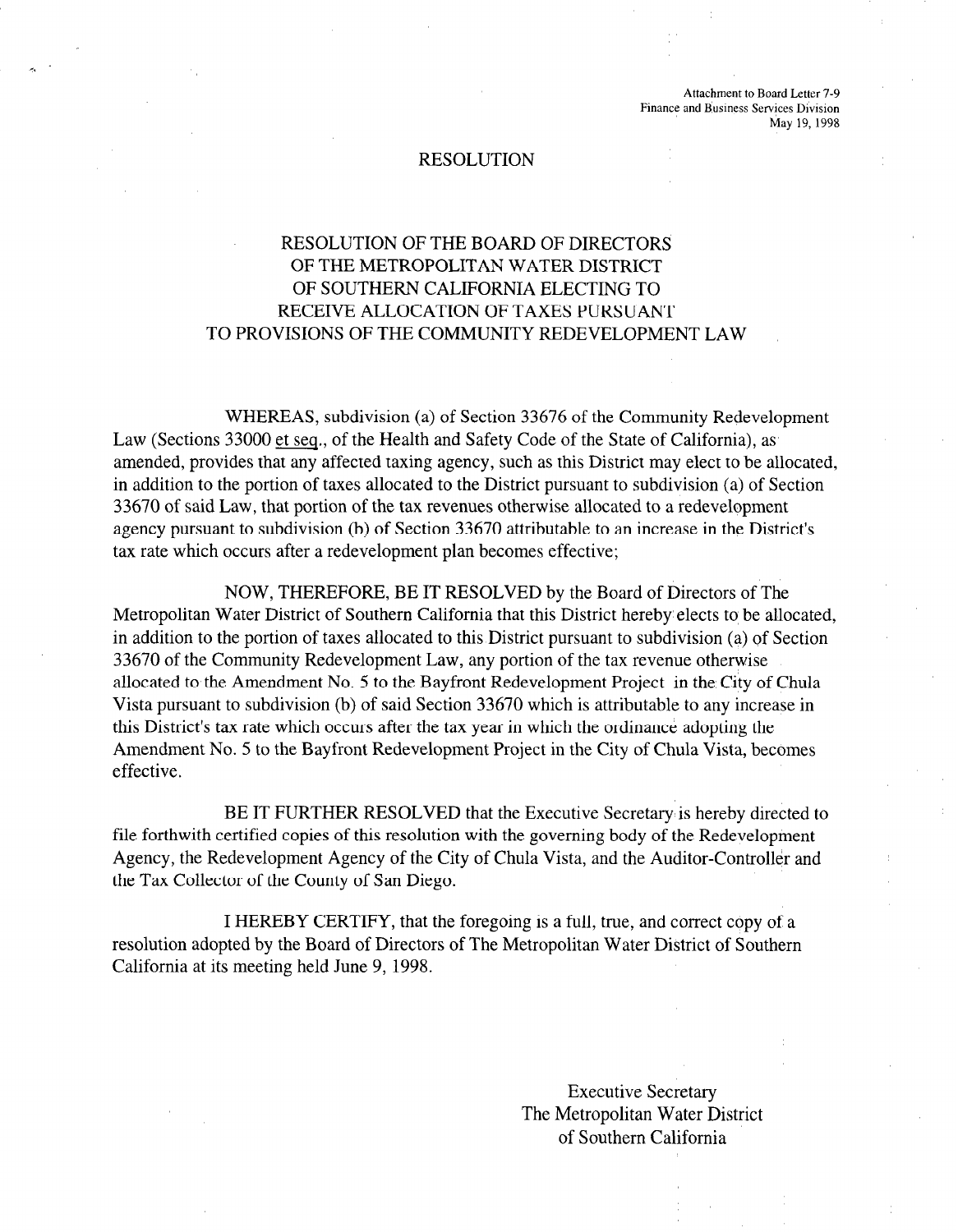#### RESOLUTION

### RESOLUTION OF THE BOARD OF DIRECTORS OF THE METROPOLITAN WATER DISTRICT OF SOUTHERN CALIFORNIA ELECTING TO RECEIVE ALLOCATION OF TAXES PURSUANT TO PROVISIONS OF THE COMMUNITY REDEVELOPMENT LAW

WHEREAS, subdivision (a) of Section 33676 of the Community Redevelopment Law (Sections 33000 et seq., of the Health and Safety Code of the State of California), as amended, provides that any affected taxing agency, such as this District may elect to be allocated, in addition to the portion of taxes allocated to the District pursuant to subdivision (a) of Section 33670 of said Law, that portion of the tax revenues otherwise allocated to a redevelopment agency pursuant to subdivision (b) of Section 33670 attributable to an increase in the District's tax rate which occurs after a redevelopment plan becomes effective;

NOW, THEREFORE, BE IT RESOLVED by the Board of Directors of The Metropolitan Water District of Southern California that this District hereby elects to be allocated, in addition to the portion of taxes allocated to this District pursuant to subdivision (a) of Section 33670 of the Community Redevelopment Law, any portion of the tax revenue otherwise allocated to the Fourth Amendment to the Redevelopment Plan for the Central Community Redevelopment Project in the City of Port Hueneme pursuant to subdivision (b) of said Section 33670 which is attributable to any increase in this District's tax rate which occurs after the tax year in which the ordinance adopting the Fourth Amendment to the Redevelopment Plan for the Central Community Redevelopment Project in the City of Port Hueneme, becomes effective.

BE IT FURTHER RESOLVED that the Executive Secretary is hereby directed to file forthwith certified copies of this resolution with the governing body of the Redevelopment Agency, the Redevelopment Agency of the City of Port Hueneme, and the Auditor-Controller and the Tax Collector of the County of Ventura.

I HEREBY CERTIFY, that the foregoing is a full, true, and correct copy of a resolution adopted by the Board of Directors of The Metropolitan Water District of Southern California at its meeting held June 9, 1998.

> Executive Secretary The Metropolitan Water District of Southern California